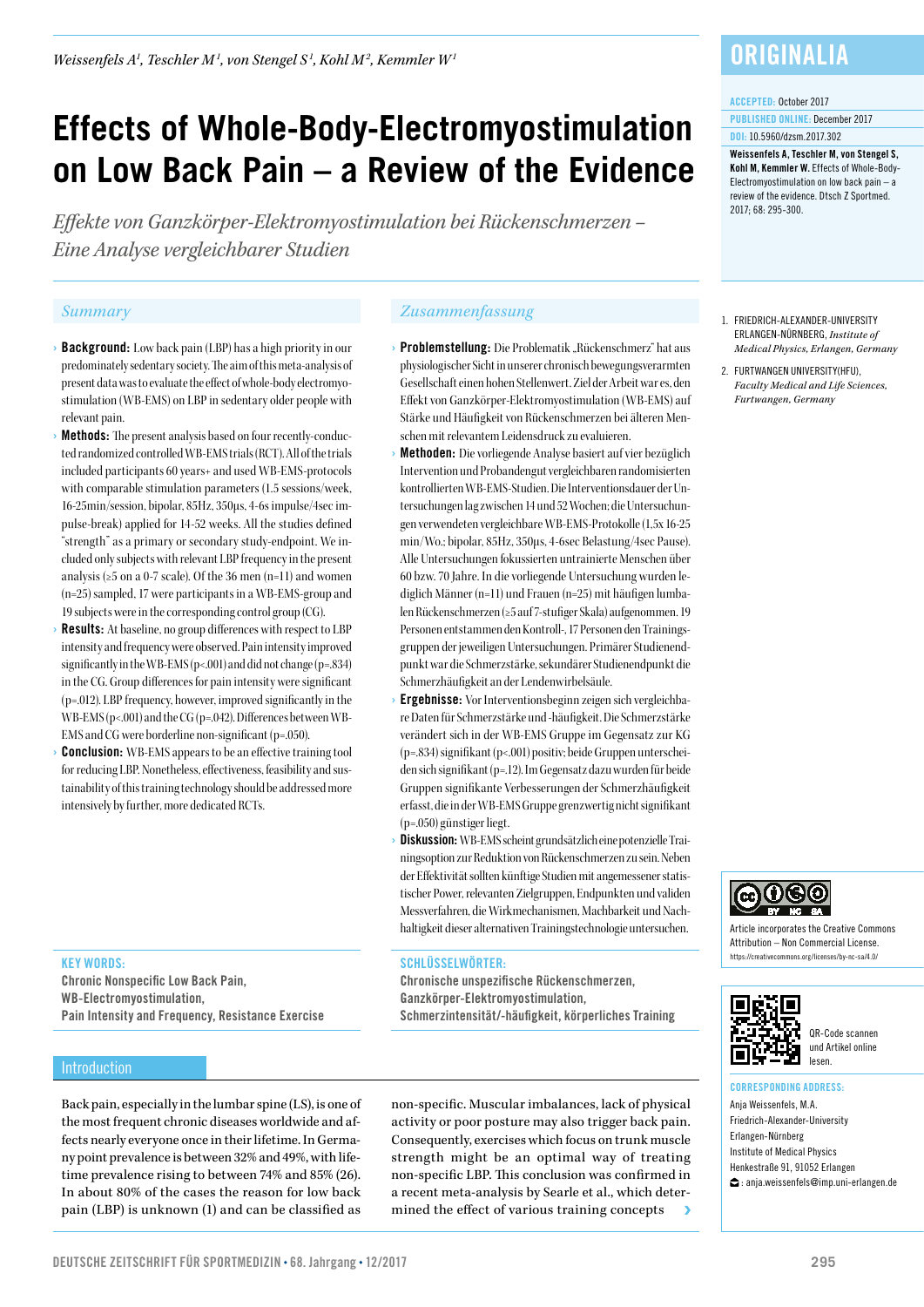(e.g. strength, stability, coordination) on LBP (27). The authors reported that exercise methods focusing on strength and stabilization are particularly effective for reducing LBP, which implies that dedicated strengthening of the trunk musculature is a key aspect in pain reduction.

However, conventional training protocols frequently present logistical (lack of time, travel to gym) and physiological barriers for LBP patients. Particularly, a lack of time is cited as the most frequent reason for not exercising (23, 25). Of importance, the latter aspect is not just a problem for employed people, but also decisive for retirees. Moreover, "kinesiophobia" – the avoidance of movement due to the subject's fear of pain – prevents the application of conventional exercise programs with the intensities required to address muscle strength (24).

Whole-body electromyostimulation (WB-EMS) is a timeeffective, joint-friendly and highly individualized training technology focusing on musculoskeletal goals (18, 20, 22) which overcomes most of these limitations and might thus be an optimal choice for LBP patients. However, the scientific evidence for this suggested positive effect of WB-EMS on LBP is somewhat scarce. Unfortunately, only one unpublished study indicates the favorable potential of WB-EMS on LBP (3). Thus, the aim of this article is to generate evidence for the favorable effects of WB-EMS on LBP in people with unspecific and frequent LBP. In order to achieve this, we conducted a meta-analysis of individual patient data sampled in four of our WB-EMS trials (12, 13, 17, 19).

The following hypotheses are tested:

Primary Hypothesis: [1] WB-EMS generates a significant positive effect on LBP intensity in people 60 years and older with unspecific, frequent LBP compared to a non-training control group (CG).

Secondary Hypothesis: [2] WB-EMS generates a significant positive effect on LBP frequency in people 60 years and older with unspecific, frequent LBP compared to a non-training CG.

#### Material and Methods

This study can be considered a meta-analysis of individual participant data generated during four randomized controlled WB-EMS trials (12, 13, 17, 19) with people 60 years and older with moderate to high pain frequency and intensity at the lumbar spine area. Each of the four trials was approved by the Ethics Commission of the Friedrich-Alexander University (FAU) of Erlangen-Nürnberg, Germany (ID 301-13B, 4184, 3876, 3777). Written informed consent was consistently obtained from all subjects prior to study entry. All trials were planned and conducted at the Institute of Medical Physics (IMP) of the FAU between February 2010 and January 2016.

Primary Study Endpoint

- Pain intensity in the lumbar spine (7-point scale; baseline to follow-up)
- Secondary Study Endpoint
- Pain frequency in the lumbar spine (7-point scale; baseline to follow-up)

#### **Sample**

Details of participant recruitment are given in the corresponding publications (12, 13, 17, 19). Briefly, participants living in the area of Erlangen and Nürnberg were informed by personalized letters. For the present meta-analysis of individual participant data, only trials with an intervention length of ≥14 weeks, similar WB-EMS application schedule and a musculoskeletal study endpoint were considered. Further, participants' eligibility criteria of the resulting four trials (12, 13, 17, 19) were retrospectively checked to select the eligible study participants. Inclusion criteria were [1] non-specific LBP; [2] at least frequent pain sensation (≥5 on the 7-point scale) and moderate pain intensity (≥4 on the 7-point scale); [3] age ≥60 years; [4] complete datasets (baseline and final follow-up data) for LBP intensity and frequency.

In summary, 36 persons (WB-EMS n=17 vs. CG: n=19) who met our criteria were identified and included in the present analysis. Baseline characteristics of both groups are given in Table 1.

#### **Measurements**

"Pain intensity" and "pain frequency" at the cervical, thoracic and lumbar spine were determined by a questionnaire with a 0-7-point scale for classifying pain intensity and pain frequency (10), validated in various studies (16, 21). A score of (1) represents "mild pain" or "very rare pain", a score of (7) denotes "extreme pain, unbearable pain (intensity)" or "chronic pain". If there was no pain, a score of 0 was assigned. As explained above, participants were included when reporting a pain frequency at the lumbar spine of  $\geq 5$  ("frequent pain") and a pain intensity  $\geq 4$ (moderate-severe pain intensity).

Non-specificity of LBP was monitored by two researchers who independently monitored baseline and follow-up data derived from the same questionnaires that specifically asked for injuries, medications, diseases, lifestyle, i.e. aspects potentially related to LBP. The corresponding questionnaire was validated during the EFOPS study (15) on postmenopausal, osteopenic women 60+ living in the area of Erlangen-Nürnberg, i.e. a cohort very similar to the female participants (Tab. 1) of this study.

#### Intervention

#### **WB-EMS**

The intervention period of the four trials varied between 14 weeks (13, 17) and 12 months (12, 19). All trials applied a similar bipolar WB-EMS protocol with devices from miha bodytec (Gersthofen, Germany). Training frequency was 1.5 units/ week in all studies; however, the WB-EMS application varied between 16-25 min. All studies used the same EMS protocol (bipolar, 85 Hz, 350 µs, rectangular) with 4-6 sec of stimulation and 4 sec rest. In two studies (13, 17) we prescribed an additional continuous WB-EMS application of 7 Hz for 10-15 min.

During the 4-6 sec stimulation phase, low intensity/low amplitude dynamic exercises were performed. Exercises were video-guided, consistently supervised and led by certified instructors, with one instructor responsible for two participants. The intensity of the EMS stimulation was regulated in close interaction between participant and instructor via the Borg CR-10 rate of perceived exertion (RPE) scale (4). For all studies, subjects were requested and motivated to exercise at a RPE between 5 "hard" and 7 "very hard".

#### **Control Group**

Apart from one study (13), all the studies used non-active control groups. Subjects were instructed to maintain their habitual lifestyle and activity level during the intervention period. The active control group applied a very low-intensity whole-body vibration training (WBV; Vibrafit, Solms, Germany) 1.5 units for 18 min per week (30 Hz).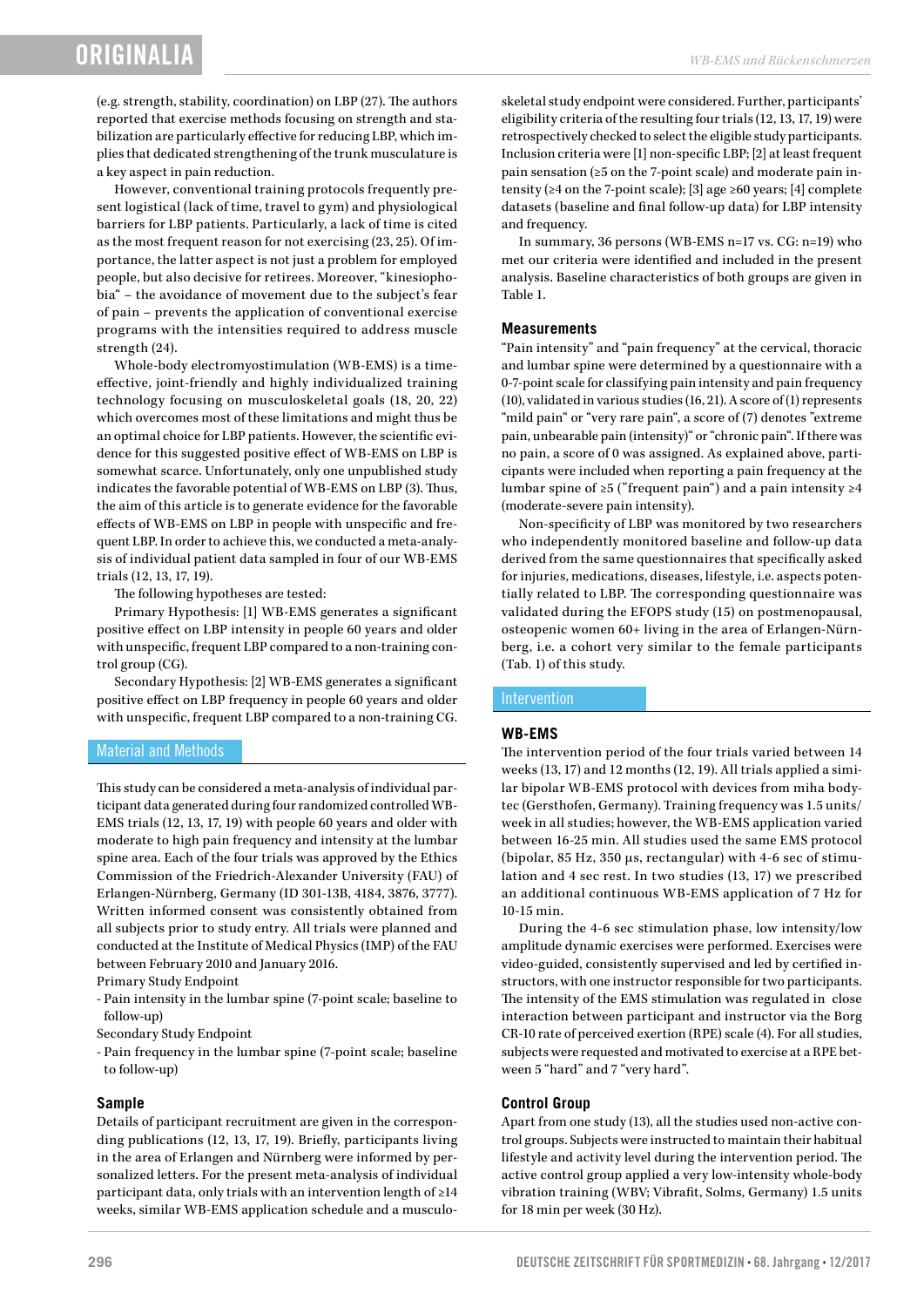#### Statistical Procedure

Based on a meta-analysis by Searle et al. (27) which compared the effects of conventional exercise programs on chronic LBP, we expected a standardized mean difference (SMD) between WB-EMS vs. control group of 0.400±0.425. Accordingly, 18 persons per group were needed to confirm this difference (α=.05, β-1=0.8). In all studies, group assignment was randomized and consistently stratified by age. Neither the subjects nor the examiners knew the group assignment prior to the drawing. Assessment staff were consistently blinded for participant status (WB-EMS vs. control). In one study (13), participants were blinded by using a "sham vibration" intervention (whole-body vibration; WBV) in the CG.

Unlike a conventional meta-analysis, which weights, summarizes and quantifies the results of the single studies (32, 33), we used the individual data of the eligible participants for the analysis. In detail, participants of the WB-EMS and CG of the four studies were assigned to a joint WB-EMS and CG and further analyzed without weighting. As reported, all eligible participants with complete datasets were included, albeit regardless of their adherence to the training protocol. Standardized Mean Difference (SMD) was calculated similar to Cohen's d (7).

In detail, we calculated the mean difference between the groups divided by the pooled standard deviation (SD/2) of the values of both groups. Baseline characteristics of the participants were always given as means with standard deviation. QQ plots indicated normal distribution, thus variables were analyzed using the Welch t-Test (intergroup differences) and dependent t-Test (intragroup pre-post differences). Chi-Square-Test was applied for nominal scaled data. Statistical significance was accepted at p<0.05. In parallel to SMD we also calculated Cohens d (7), which may be a more familiar "effect size" for the reader (Tab. 2). According to Cohen, moderate effect sizes were accepted at d≥0.5, high effect sizes at d≥0.8.

#### **Results**

Table 1 lists baseline characteristics in both groups. Overall, there were no significant intergroup differences between WB-EMS and control group.

Mean attendance of WB-EMS classes averaged between 78% (17) and 98% (13) in the WB-EMS trials. Of importance, no adverse side effects were reported for WB-EMS in any of the studies.

#### **Primary and Secondary Study Endpoints**

Table 2 lists the results of primary and secondary endpoints. No significant difference for pain intensity and pain frequency at the LS was noted at baseline. Pain intensity in the LS, as the primary endpoint, decreased significantly in the WB-EMS

#### Table 1

Baseline Characteristics of the Study Groups.

| <b>VARIABLE</b>           | $CG(N=19)$   | $WB-EMS(N=17)$      | P    |
|---------------------------|--------------|---------------------|------|
| Women/Men                 | 13/6         | 12/5                | .588 |
| Age [years]               | $71.4 + 6.9$ | $70.1 + 7.9$        | .585 |
| Height [cm]               | $164 + 11$   | $165 + 8$           | .809 |
| Weight [kg]               | $67.1 + 9.6$ | $68.7 + 8.8$        | .614 |
| Body fat [%]              | $33.1 + 4.7$ | $33.9 + 4.5$        | .431 |
| Number of diseases [n]    | $2.8 + 1.7$  | $3.4 + 1.8$         | .272 |
| Regular sports [%]        | 42           | 47                  | .515 |
| Physical activity [Index] | $2.9 + 1.0$  | $3.6 + 1.1$         | .067 |
| Physical fitness [Index]  | $3.2 + 0.9$  | $3.2 + 1.4$<br>.842 |      |

group (p<.001), while no significant change was detected in the CG (p=.834). WB-EMS and CG differ significantly (p=.012) for LS pain intensity, so the corresponding effect can be rated as "high".

With respect on the secondary endpoint "pain frequency at the LS", both groups demonstrated significant positive changes (WB-EMS: p<.001 vs. CG: p=.042). Although changes were more favorable in the WB-EMS group (Tab. 2), the difference between the groups was not significant. The corresponding effect size can be considered "moderate".

#### **Potentially confounding covariates**

Apart from one study (13) (WB-EMS: n=5 vs. Sham-WBV: n=7), the number of participants in the WB-EMS vs. CG was comparable within the trials. No participants in the WB-EMS group reported changes in lifestyle, including physical activity and sports during the intervention. On the other hand, two participants of the control group started a low intensity resistancetype workout (functional gymnastics, aqua gymnastic); one person started low intensity endurance training (Nordic Walking). No participants reported adverse events (e.g. vertebral fracture) with an impact on our study endpoints. Of relevance, the respective WB-EMS groups of the four trials showed a comparable reduction of LBP parameters. By contrast, the CG vary considerably for both parameters, LBP intensity and frequency. While three of the studies report no or only minor (positive) changes in LBP in the control group, the study that applied "sham-vibration" in the CG (see above) reported a significant improvement in pain frequency (p=.005), but not in pain intensity ( $p=.263$ ).

#### **Discussion**

The aim of this meta-analysis of individual participants' data was to evaluate the clinical relevance of WB-EMS to affect non-specific, frequent to chronic LBP. In summary, the results of this study are promising. Pain intensity and frequency improved significantly in the WB-EMS group; moreover, there was a

#### Table 2

Analysis of Inter-Group Difference. LS=lumbar spine, MV=mean value, SD=standard difference, ES=effect size, \*:p<0.05; \*\*\*:p<0.001; n.s.:not significant.

|                                  | <b>CONTROL GROUP</b>             | <b>ELECTROSTIMULATION</b> | <b>ABSOLUTE DIFFERENCE</b><br>$MV(95%-CI)$ | D    | ES<br>(d) |  |  |
|----------------------------------|----------------------------------|---------------------------|--------------------------------------------|------|-----------|--|--|
| Pain intensity in the LS [Index] |                                  |                           |                                            |      |           |  |  |
| <b>Baseline</b>                  | $5.16 \pm 0.90$                  | $5.29 \pm 0.77$           | $\overline{\phantom{a}}$                   | .631 |           |  |  |
| Difference (p)                   | $-0.05 \pm 1.08$ <sup>n.s.</sup> | $-1.00 \pm 1.06***$       | $0.95(0.22 - 1.67)$                        | .012 | .89       |  |  |
| Pain frequency in the LS [Index] |                                  |                           |                                            |      |           |  |  |
| <b>Baseline</b>                  | $5.84 \pm 0.77$                  | $5.71 \pm 0.77$           | $\overline{\phantom{a}}$                   | .599 |           |  |  |
| Difference (p)                   | $-0.42 \pm 0.83*$                | $-1.00 \pm 0.87***$       | $0.58(-0.01-1.16)$                         | .050 | .68       |  |  |
|                                  |                                  |                           |                                            |      |           |  |  |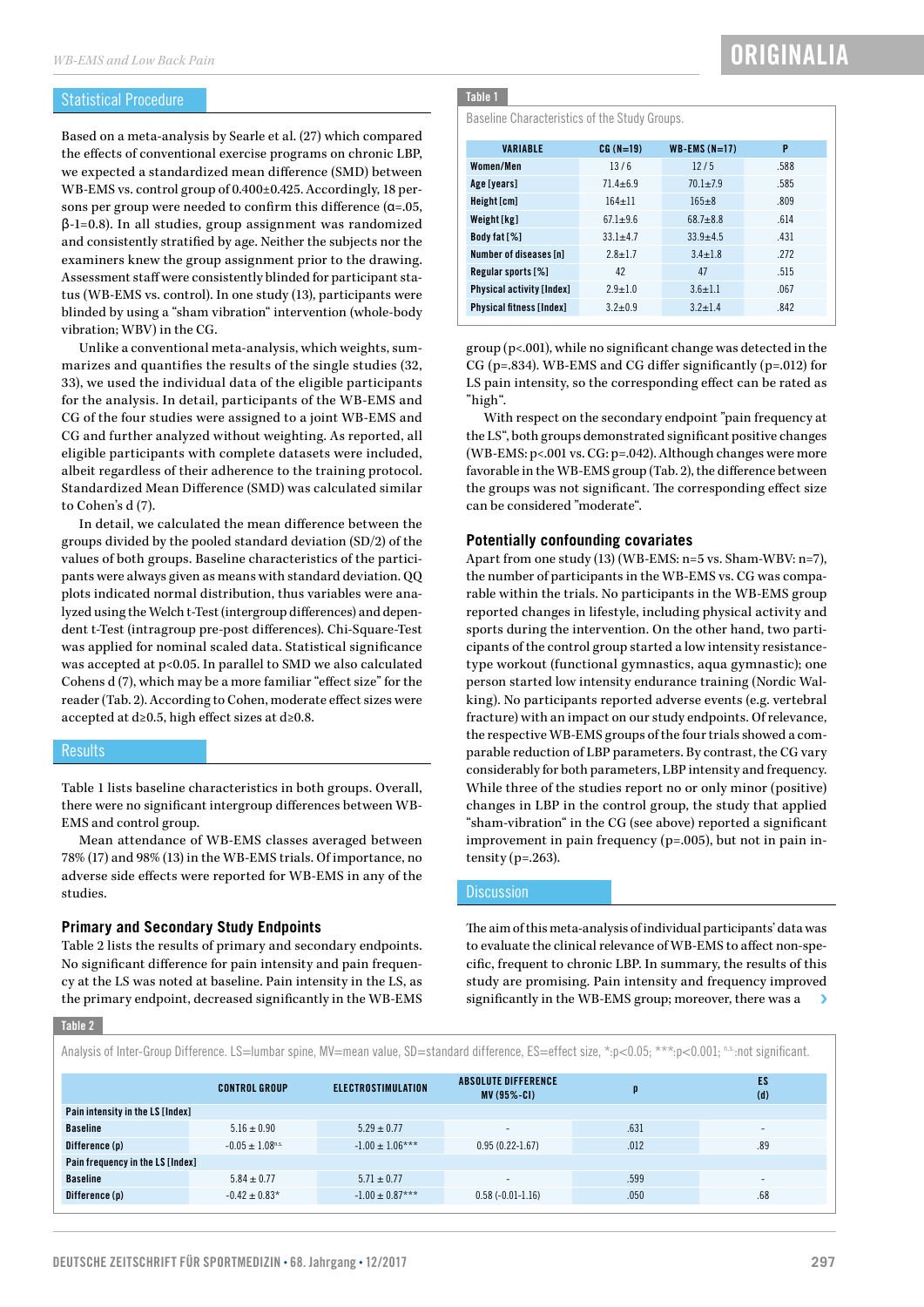## **ORIGINALI**

significant ("pain intensity") or borderline (non)-significant ("pain frequency") intergroup difference to the CG, which demonstrated significant positive effects in LBP frequency, however.

Unfortunately, to our best knowledge to date, no randomized controlled study addresses the impact of WB-EMS for improving LBP. Only one study (3) evaluates the corresponding effect of WB-EMS in people with back pain, however the scientific evidence of this non-published trial is limited. After 6 weeks of 2x 45min/week WB-EMS application (80Hz; 350µs; 4sec load – 2sec pause; bipolar) the authors reported that 89% of the 49 participants experienced a subjective reduction of LBP. However, the lack of a control group, non-defined study endpoints and particularly the lack of standard statistical procedures considerably reduce the degree of evidence of this otherwise ambitious project. Nonetheless, this study provided the first indications of a favorable effect of WB-EMS on LBP.

Thus, comparing our study results with conventional exercise programs in the area of LBP (27), the mean statistical difference (SMD) of -0.89 determined for the present study is considerably higher than the average effect of conventional programs (e.g. (27)). In their meta-analysis with a total of 39 RCTs, Searle et al. (27) report an SMD of conventional exercise programs vs. passive control group of -0.32. Even the most successful exercise training concepts, "strength and resistance exercise" are well below our result (SMD: -0.51). However, excerpting the individual studies in this systematic survey, some studies were at least comparably effective for reducing LBP in people with dorsal pain. This refers to a periodized whole-body strength training with free weights (3 units/week, 12 exercises, 3 sets with 8-12 repetitions at 53-72% 1RM) (11), a strengthening program using the CORE principle (3x 30 min/week) (2,6) and a dedicated, closely supervised, isolated back-extension training on a specific back device (30). Of importance, the latter training program (30) applied only one training session per week and is thus just as time-effective (and safe) as our WB-EMS program. As discussed earlier, this aspect is of high priority (23, 25) for the broad implementation of health-related exercise programs.

Less clear and statistically borderline non-significant is the effect for the secondary study endpoint "pain frequency". As reported above, we partially attribute this result to the reduction in pain frequency among participants in the active control group with "sham-vibration" (13), that provided 7 out of the 19 CG participants. The fact that both "pain frequency" and "pain intensity" were reduced by the low-threshold WBV measures, albeit to a much lesser extent, generated more "conservative" results. In fact, available studies (5, 28, 29) report a positive influence of WBV on LBP. However, compared with our WBV "sham intervention", vibration was applied with considerably higher overall intensity and training frequency. In summary, although we are aware of a (slight) potential bias, we decided against a corresponding a priori analysis of this effect as a study inclusion criterion, because we consider this procedure to be methodologically and biometrically inappropriate.

Altogether, the available results demonstrated statistically significant evidence for the positive influence of WB-EMS training on LBP in people with relevant complaints. At present, however, the mode of action by which WB-EMS affects LPB can only be speculated and will have to be determined by more dedicated investigations. Tentatively, we suggest enhanced control of the trunk and local dorsal musculature, mechanisms of opioidmediated analgesia, a reduction of "kinesiophobia" and/or an inhibition of pain transmission by electromyostimulation of large afferent nerve areas.

In addition to the already discussed limitation of the "shamvibration" CG, further study limitations might reduce the degree of evidence of our results.

- 1. Most importantly, "low back pain" was not defined as the primary or secondary endpoint in the individual WB-EMS trials. In fact, this parameter was frequently regarded as an "experimental endpoint". Thus, no low back specific pain questionnaire was used to record pain frequency and pain intensity of the spine segments.
- 2. The latter limitation further affects our inclusion criteria of "frequent LBP sensation". Since the term "frequently" was not defined in more detail and pain frequency (e.g. in days per month) could not be determined retrospectively, it might be possible that even persons without relevant LBP complaints were included.
- 3. Moreover, the WB-EMS training protocols varied slightly. However, this variance is considerably below those protocols summarized under the term "strength/resistance exercise" by the Searle et al. meta-analysis (27).
- 4. Less problematic, each of the individual WB-EMS training protocols focused on body composition, maximum strength and power development (8, 9). Obviously, these WB-EMS protocols also appear to be effective in LBP, however, we conclude that the adjuvant movement should be further adapted to the LBP problematic (e.g. only exercises with minor trunk rotation).
- 5. Another, albeit marginal, limitation of the study is that we just failed to generate the number of cases/group determined by the statistical power analysis.

Summing up, we conclude that the above mentioned study limitation tends to result in a more conservative net effect in the sense of a smaller difference between WB-EMS and the control group.

A further relevant aspect was that WB-EMS was consistently applied in all of our trials highly individualized, supervised and guided as in a "personal training" setting (11, 12, 15, 17). Whether or to what extent autonomous and less or unsupervised WB-EMS training might show comparable effects is questionable. Particularly due to the non-trivial acute and progressive regulation of strain parameters in WB-EMS (31), close guidance might be a the dominant prerequisite for effective and safe WB-EMS training (14), largely independent of the corresponding endpoint addressed.

#### Conclusion

Altogether, it can be said that WB-EMS is a promising new option in the treatment of LBP. However, our results have still to be corroborated in randomized, controlled studies with more dedicated study endpoints and more specific study cohorts. In addition to WB-EMS, WBV applied with higher intensity and back pain specific training protocols might be also a potent candidate in the context of chronic LBP; however, the relative effectiveness of both alternative exercise technologies compared with conventional exercise protocols for low back pain have still to be determined.

#### **Conflict of Interest**

*The authors have no conflict of interest.*

*This publication is part of the doctoral work for the title "Dr. rer. biol. hum.".*